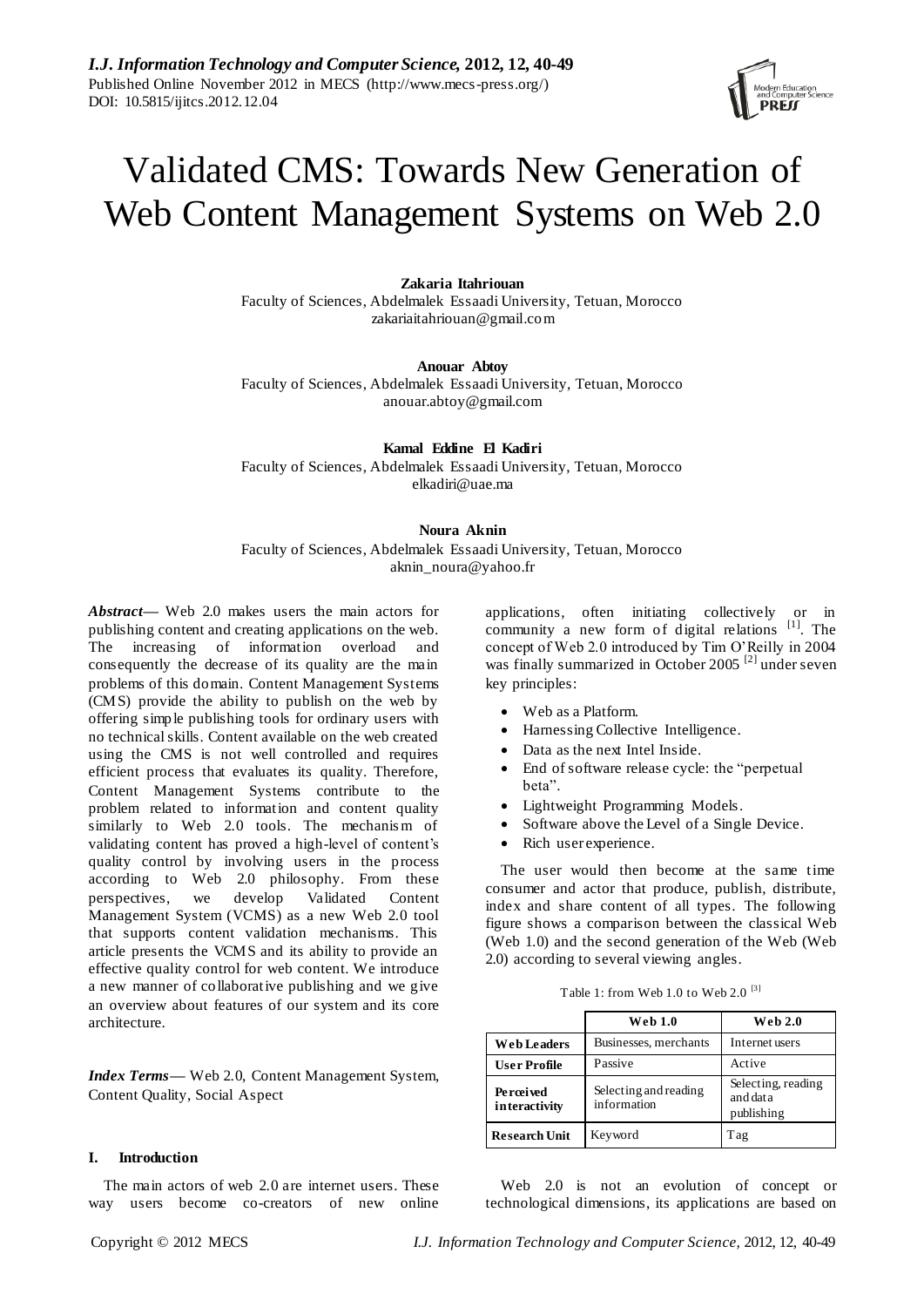existing technologies. Web 2.0 uses mainly the following tools:

| tools                 | <b>Utility</b>                 |  |
|-----------------------|--------------------------------|--|
| Blog                  | Publishing and sharing content |  |
| Wiki                  | Collective Intelligence        |  |
| Social Networks       | <b>Online Communities</b>      |  |
| <b>RSS</b>            | Content Syndication            |  |
| Tag                   | Improving research             |  |
| Podcast and Videocast | Sharing multimedia content     |  |

Table 2: Web 2.0 tools [4]

While Web 2.0 has created an evolution in philosophy of the web by making easy publishing, we have many limitations resulting  $\left[5\right]$ . Some limitations refer to users:

- A limited number of participants.
- Low turnout.
- Heterogeneous participants.
- Motivation of participants.
- Some limitations refer to produced information:
- Low quality of information.
- Expanding the amount of information.
- Lack of security and copyright.
- Lack of semantics.

Content management Systems have an important role in expanding publishing amount where improving it in adding new modules for content evaluation become a necessity. In order to overcome these limitations we propose in this paper the architecture of a new Web 2.0 tool as a Content Management System, enabling web content's classification and user's management based on philosophy of content validation.

The rest of this paper is organized as follows: In Section 2 we give features of Web Content Management Systems and its architecture. In Section 3, we introduce content validation theory. Section 4 is developing the CMS toward a validated system based on user's contribution and maintaining social relationships in collaborating to finally publish high quality content. In Section 5, we conclude and present future prospects of this work.

# **II. Web Content Management Systems:**

Web Content Management Systems allow users with little or no web design or programming experience to create and update content on the Web. Some of these systems provide a What You See Is What You Get (W YSIW YG) editor for the content. They offer a level of security for granting access to update or delete content. Content Management Systems may offer to users a workflow to manage entry, approval, and publishing steps so that a user can enter new content. However, another service is required to approve and publish that content using another level of security. Content often has a date of publication, sometimes with an expiration date, and can be reusable on other pages of the site  $^{[6]}$ .

Content Management Systems are widely used to create content on the Web. Many of these systems offer possibility to publish content classified as Web 2.0 content.

# **2.1 CMS Features:**

We can look at a CMS as a publishing tool that allows users to create, edit, delete, and present content in various forms including text, imagery, video, sound, and animation. But there's much more to a CMS than this. A better way to come up with a definition of CMS technology is by pointing to a set of features that are associated with CMS technology<sup>[7]</sup>:

- Allow users to easily search for information using well-defined categories.
- Present content to users quickly.
- Offer users the choice of different presentation views.
- Offer users the choice of different content views.
- Allow administrators of the CMS to monitor and manage content and users.
- Allow authors to manipulate content.
- Provide facilities that allow users to communicate with others in a forum format.
- Provide an open architecture to support pluggable components.
- Allow for future expansion of metadata.

# **2.2 CMS Architecture:**

The current Content Management Systems have many different frameworks, many different types of data storage, many different platforms, and many different languages available to meet the needs for building a sturdy CMS. By allowing a CMS to piggyback with Web server technology, presentation and delivery of content is simplified because file formats already exist and middle -ware technology is already in place that allows for the manipulation and integration and dynamic delivery of content to the end user. Furthermore, because middle-ware is already in place, accessing other types of server technology (such as databases) is simplified, in comparison to having to write supporting software to tie different servers and server types together.

The architecture of a CMS is principally based on tiers, where a tier is a distinct and independent component that offers a specific service within a greater system of running software. Tiers usually run on separate computers and communicate with each other using various protocols<sup>[7]</sup>.

The most advanced architecture of CMS is the based five-tiers as we see on Fig. 1: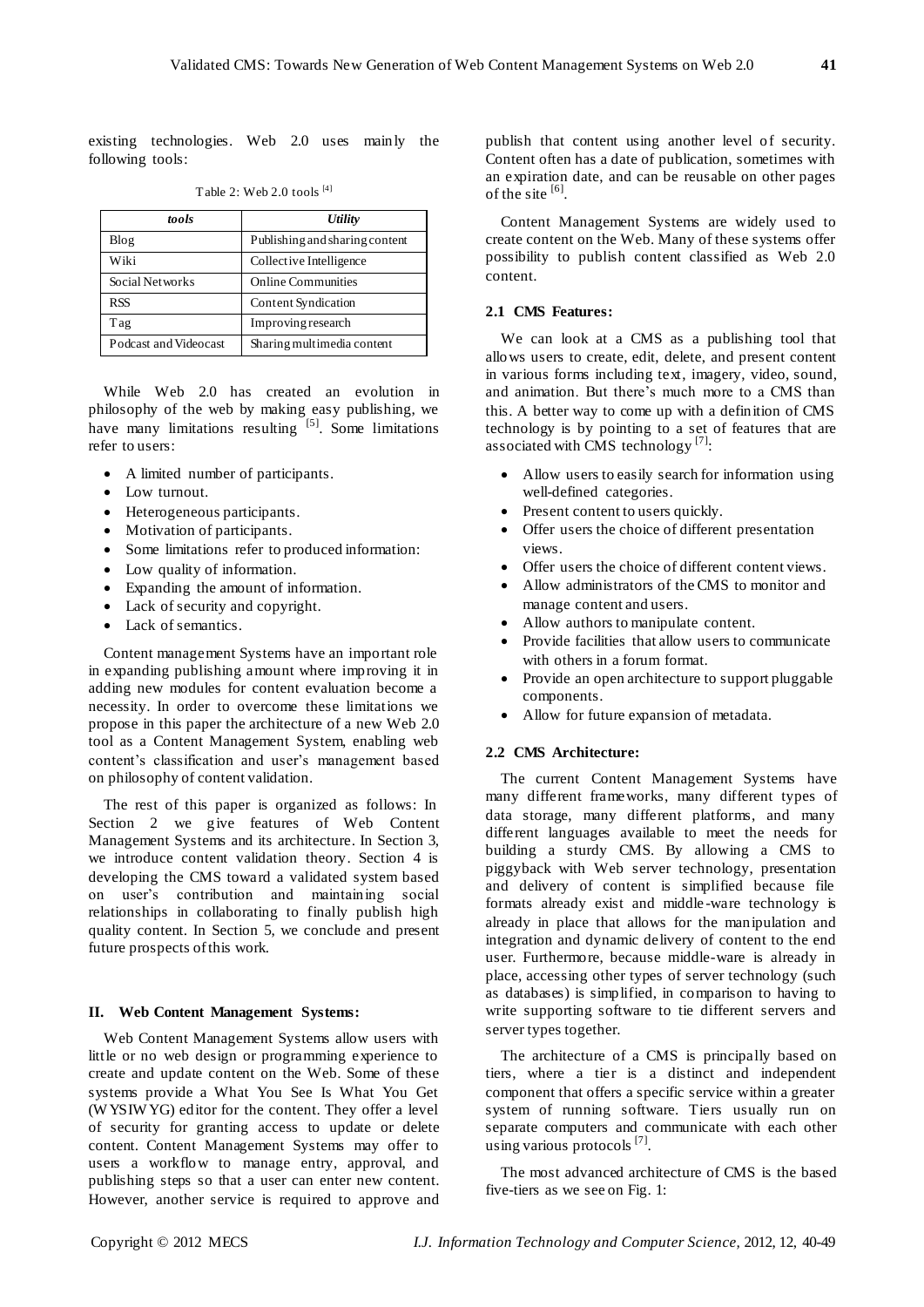

Fig. 1: Five-tiered CMS architecture<sup>[7]</sup>

# **III. Content Validation:**

Production of content on the Web was not subject to any control of quality and relevance. The approach proposed by our team [8] introduced a validation model that supports monitoring the quality of content along its life on the Web. It focuses on prioritizing information and users both:

- Information: content is classified into categories that represent a range of quality, this organization facilitates the classification of content according to relevance of information.
- Internet users: users are classified into groups with certain privileges and responsibilities. We have: producers (producing content), validators (content validation and approving) and experts (supervision of validation).

Produced content passes through two processes:

 Static validation: conducted by the validation committee (experts and validators). This operation is to evaluate the quality of content by two validators and one expert. If the quality is not satisfactory, content will be rejected. Otherwise, it will be published with an initial quality (fig.2).





 Dynamic validation: This part is performed by users themselves. Every user has the right to evaluate the content with a note that reflects its quality. The lifetime of the latter is controlled by his note which varies dynamically (fig.3).



Fig. 3: Dynamic validation [8]

## **IV. Validated Content Management System**

We have seen that CMS provide the ability to publish on the Web while making easy publishing with no need to have experience in developing web pages. Content available on the web created using the CMS is not well controlled and lacks of efficient process that evaluates its quality. The mechanism for validating content revealed a high-level of quality control for content while putting users as main actors according to Web 2.0 concepts. In this part we explain how we develop the CMS toward a validated system based on user's contribution and maintaining social relationships in collaborating to finally publish high quality content.

## **4.1 From CMS into VCMS**

VCMS is simply a CMS that supports the structure of Content Validation and bringing more features. We will not build a new system, but making improvements to the architecture of CMS based on the following concepts: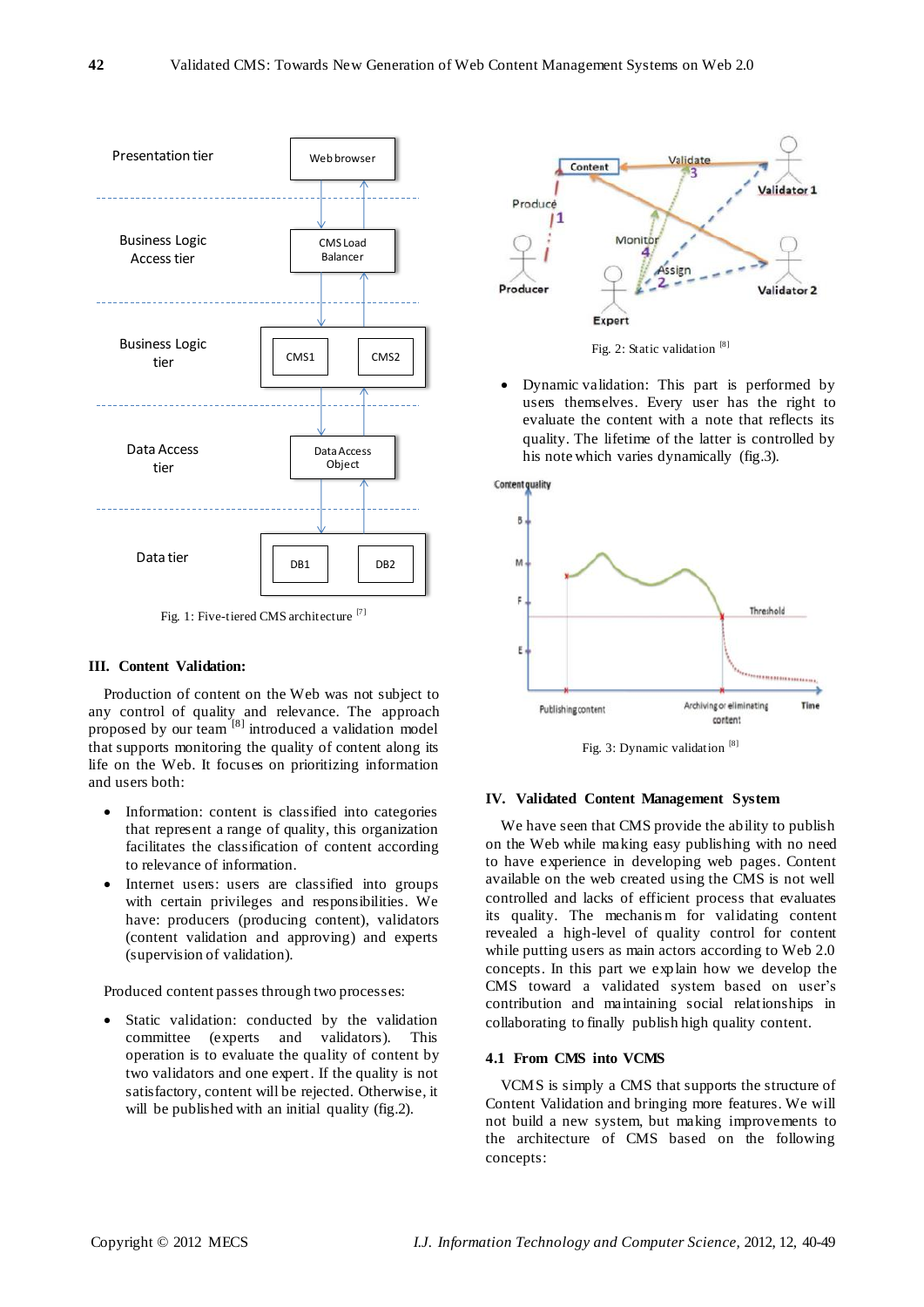## **4.1.1 Quality Control:**

The workflow of CMS has an automated mechanis m. The author selects a template and a sequence of approvers to approve his content then the automatic workflow does the rest of the work. It ensures that the content does not get published to the website until and unless the sequence of editors and approvers approve it via the automated workflow <sup>[9]</sup>.



Fig. 4: automated workflow provided by CMS

In the VCMS content can be published only after passing through the process of static validation and will be controlled along its life by dynamic validation according to the following diagram:

A centralized database of VCMS's users where these last are classified by role (expert, validator, producer, and visitor) and domains of experience allows for better evaluation of the content.

Any content that passes through the static validation is considered a project for all concerned users. Access rights to this project vary according to its state and the role of each user. The following table explains the different states of a project created by the VCMS well as the rights of each user based on project status:



Fig.5: Content lifecycle<sup>[8]</sup>

Table.3 user's rights depending on project status

| <b>Project</b><br>status    | producer | validator | expert | visitor |
|-----------------------------|----------|-----------|--------|---------|
| <b>Before</b><br>validation | all      | none      | none   | none    |
| Under<br>validation         | Modify   | all       | read   | none    |
| <b>Validated</b>            | read     | read      | read   | read    |
| Under<br>update             | modify   | modify    | read   | none    |

The producer of the content cannot modify his content after its validation, he must request once again for the update. The same users that were selected for validation have to control this update.

## **4.1.2 Real Time Collaboration:**

Content validation process requires collaborative work between the producer and the validator when the content is being static validated. The validator can correct, make changes and help improve the quality of content at its validation.

Content is not always built by a single user, the project created by the VCMS may be joint among several producers who must work on the same project. Our system allows another workflow to producers in addition to validation's workflow. A major producer can share working on his project with other users.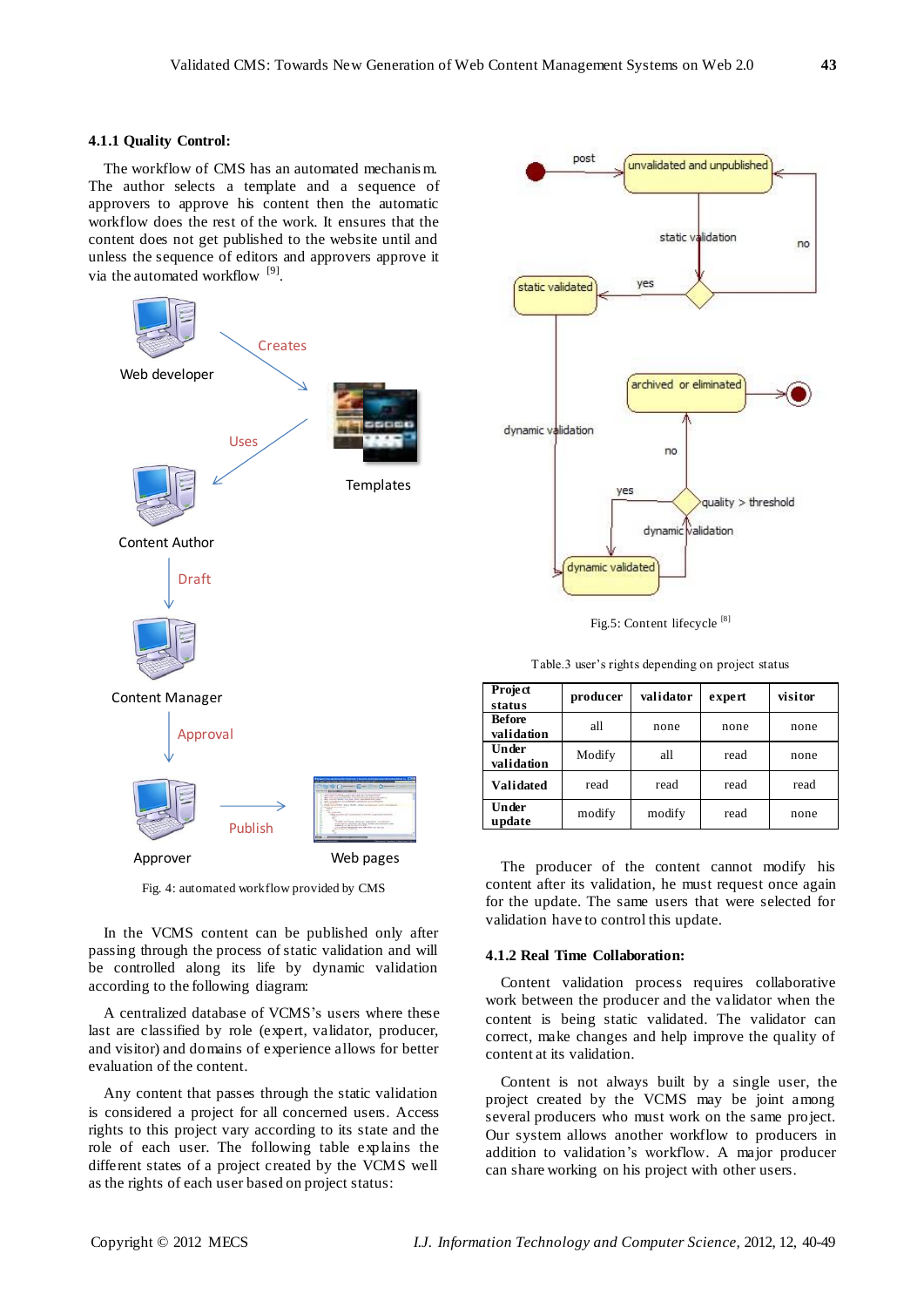The implementation of this real-time collaboration can facilitate collaborative work and also the productivity of this system keeping mechanisms enabling quality control.

# **4.1.3 Social Aspect and Credibility:**

Content validation in VCMS is based mainly on internet surfer's implication. The validated content approach divides users into categories with certain duties and privileges. In order to have an idea about internet user's skills or domain of expertise we need to ensure a unique and credible identity over the web. The credibility and the identity of users is a major concern for the web  $[10][11][12]$ , and particularly for content production and authorship on the web  $2.0$  <sup>[13]</sup>. From this perspective rises the necessity to adapt the concept of author or user's credibility to web 2.0 environment and

particularly in our VCMS. The new credibility can be founded on four principles  $[14]$ : Biometrics usage, Usercentric system, the uniqueness of online identity and its interoperability.

According to the Nielsen Company, users spend more than five and half hours on social networking sites [15]. From this perspective, social and professional networks, forum and groups are the excellent place to gather information about the user domain of expertise and interests (Fig. 6). The establishment of an obligatory profile which contains information about users from these different resources allows avoiding their anonymity and relation's reinforcing between users. This information will be used later to make the decision in the assignment of validators to certain content based on their domain of expertise.



Fig. 6: User profile and the web applications activity interactions

## **4.2 VCMS Architecture:**

In this part we present the design of VCMS detailing the different units and processes.

#### **4.2.1 User Interface:**

This interface must present to user a set of tools on the browser in HTML format allowing him to handle the system according to his rights. Functionalities of the interface presented on the browser differ from one user to another. An authentication procedure indicates the role of user in the hierarchy of the VCMS Workflow and determines its rights in all related projects. Authentication can be done in two ways by fingerprint or by usual method [8].

The following figure shows the architecture of this interface based on three main kinds of tools:



Fig.7: VCMS user interface architecture

# **a. Publishing Tools:**

 Allows the user to manage content (create, modify, update ...) and facilitate the integration of any type of content (text, image, video ...). The VCMS user doesn't manage only the content, for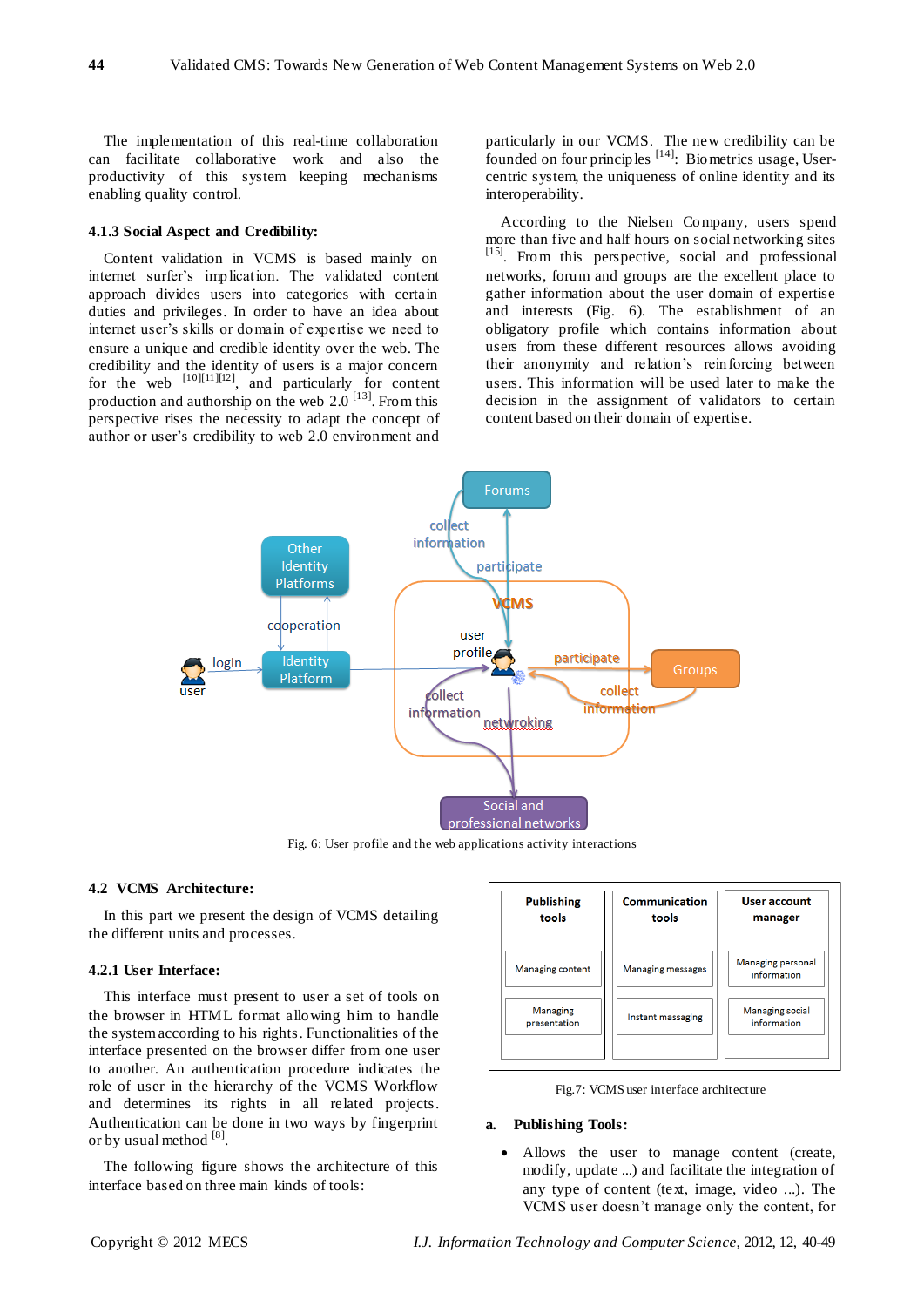example a validator can have both work for publication and maybe others to validate. Publishing tools must be able to manage all this work by presenting them as a projects; each project is independent of the other.

• Present the predefined template in the VCMS, allow adding new templates and facilitate the management of content presentation.

# **b. Communication Tools:**

- Allows to manage sending, messaging, archiving, and must also submit the priority of certain administrative messages. Users are identified by the ID used in their profile.
- Allows instant communication and manipulation of conversations in real-time. Communications may also be in voice or video extension. This tool should present the list of contacts and allow its management to user.

# **c. User account manager:**

- Allows presenting all information about the user himself and other users depending of advanced security options. Access rights to user's information change the presentation according to the role of consultant user.
- Allows the extraction of different information about users from their profiles in social networks in accordance with the security measures of these lasts. It can also present some of their information from these networks on the profiles of users in the VCMS.

# **4.2.2 System Architecture:**

In this part we develop the set of processes that will manage our VCMS. We will divide this layer to a set of components or processing units such that some components are conventional and exists in the majority of Content Management Systems (data model loader, look and feel manager, content query process), and others are specific to our VCMS (validation process, User account manager, messaging manager).



#### Fig.8: VCMS system's architecture

## **a. Data model loader:**

Have to load all types of data into tables in database. It should read the source data files, convert them to different formats and finally insert the data converted into the database. The following diagram shows the process for loading data:



Fig.9: Data-load process

#### **b. Look and feel manager:**

Have to manage all the processes available on the design interface, allows them to customize without using the style code and automatically generate it. The processes of this unit are available to publisher of content at its inception or update, the validator can handle this unit just during validation. The change in page's style should apply to all content published immediately when changing the template. This technique uses the XSLT transformation defined in the XML standard [16] .

VCMS requires collaborative work between users especially between producers and validators. The ideal manner for collaboration is that both users contribute in the same project. The look-and-feel manager should manage this new concept and bring more rapidity to present changes made by a user to the other collaborators.

Implementation of real-time collaboration is to support modifications made by users on the display interfaces for all users. Source code is always the basis of created content. Changing the source code generated automatically by the VCMS causes the change in presentation for all users. The following figure explains this concept: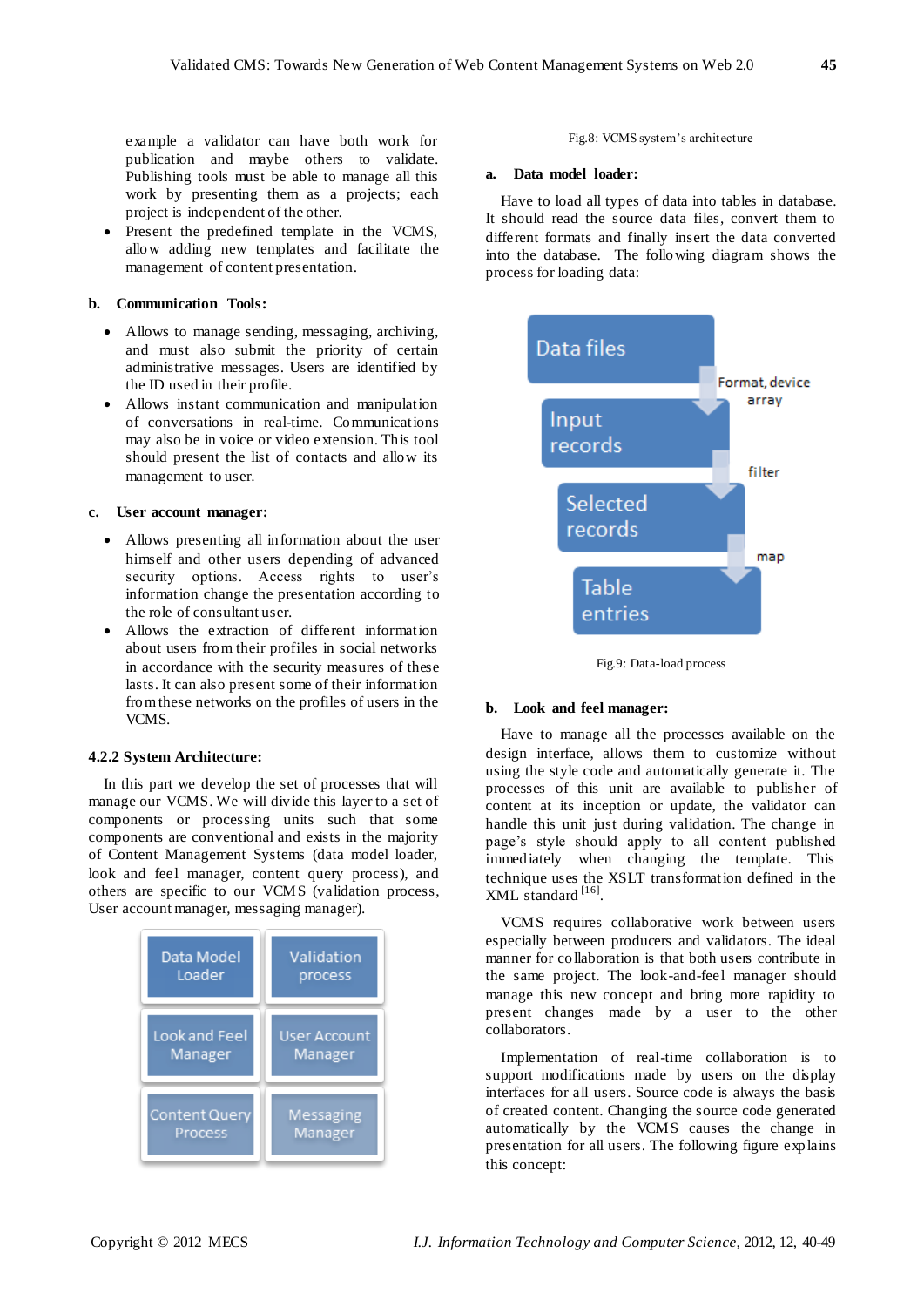

Fig.10: VCMS real time update

# **c. Content Query Process:**

Have to respond to all queries from all users in the content published. This unit has to query processing due to the given set of options in the customization of researches. VCMS should offer the possibility to find the appropriate content in time. Search options are displayed depending on the type of content published using the VCMS. This unit should display all possible search results and according to several presentations.

# **d. Validation Process:**

This is the core of our system that has to automate the whole process of validation  $[17]$ . The following diagram explains the procedure for creating a validation's project to be launched after the step of content's creation, which is an example of processes managed by this unit:



Fig.11: validation project creation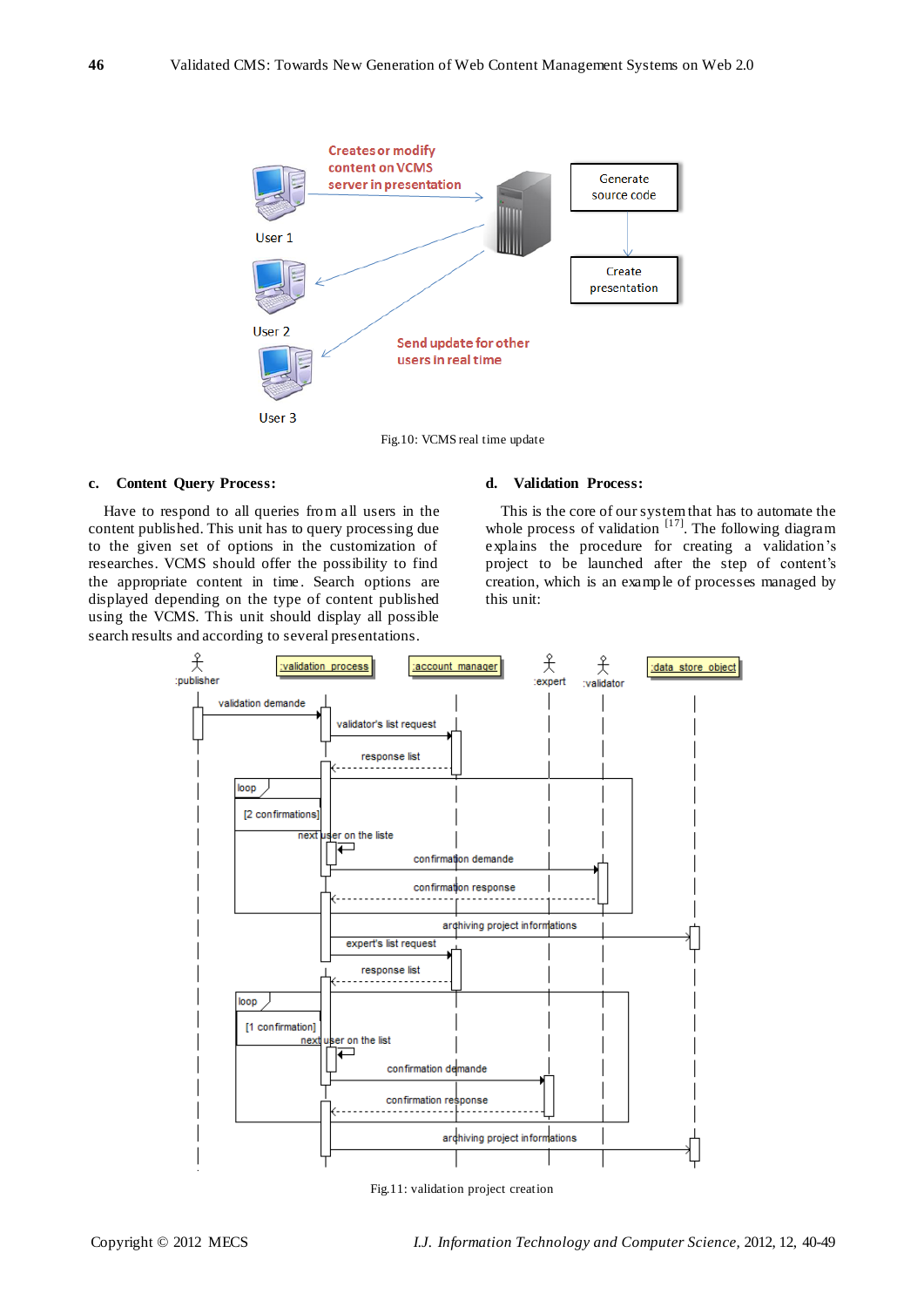# **e. User Account Manager**

Have to manage user accounts and classify them in specified categories for users in our system, this unit must automatically run the passing mechanism between the roles. Each user has a profile that contains user's tags given by user himself to clarify its areas of competence. Other tags are automatically added in functions of its participation (published content) and also from its social profile to identify the area of expertise of the user.

The process of production and content's validation calls to several Internet user profiles according to the theory of content validated. The transition from a simple producer to a validator and then an expert requested the following procedures:

## User-validator process :

Each Internet user has an activity factor that accounts for its participation in the VCMS. This factor is based on the number of published content and the average of their grades (quality). When an activity factor of a user reaches a certain level (predefined by the validation committee), two validators automatically receive a suggestion to change the role of the latter toward a validator. The two validators with Tags more appropriate with those of the user will be assigned automatically by the system to upgrade it (Fig.12).



Fig.12: User-validator process

validator-expert process:

In analogy to the user (producer) each validator has a validation factor based on the number of validated content and the average of their grades. When the validation factor of a validator reaches certain level, two experts receive an automatic suggestion to upgrade the role of the latter to an expert. The choice of two experts in the system is based on their tags in order to have a maximum matching in the field of expertise (Fig.13).



Fig. 13: validator-expert process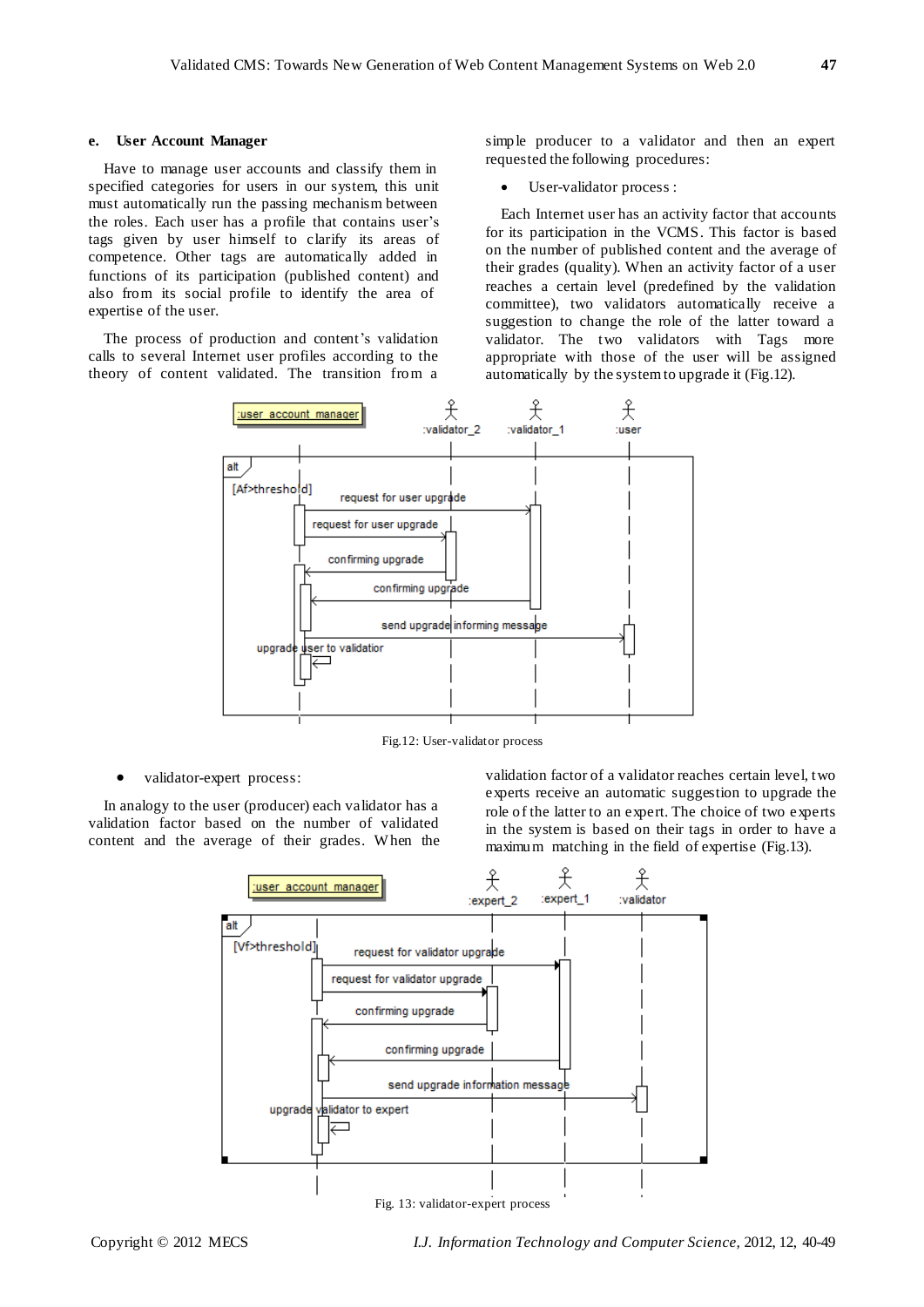#### **f. Messaging manager:**

In this part we explain the architecture of the unit that manages messaging in our system. This unit should provide instant communication between users. In our system we use an external instant messaging server that supports the following architecture:



Fig. 14: Instant messaging architecture

- The LDAP server provides user entries for authentication and research.
- Users load resources instant messaging from the database of VCMS.
- Clients always connect to mail server through the instant messaging multiplexer.

## **V. Conclusion**

Validated Content Management System we build uses the mechanis m of content validation and offers more features improving these systems and building a new generation of Content Management Systems. This system ensures the relevance of the content posted by its users with a solid workflow based on the participation of Internet users actively. We finally build a set of tools that allow solving some limitations of Web 2.0 respecting its principles. As prospects of this work we will extend our system to be applied to online learning systems which are one of our research fields that need high quality content and organized workflow.

## **References**

- [1] H. Guillaud, "Qu'est-ce que le web 2.0", Internet Actu, 29 mai 2005 http://www.internetactu.net/?p=6144 accessed 5 April 2012
- [2] T. O'Reilly, "What is Web 2.0" http://www.oreillynet.com/pub/a/oreilly/tim/news/ 2005/09/30/what-is-web-20.html accessed 5 April 2012
- [3] F. bordage, "Comment se construit le web 2.0", ZDNet France, 29 Mars 2006 http://www.zdnet.fr/actualites/internet/0,39020774, 39334479,00.htm accessed 8 April 2012
- [4] J.F Gervais, "Web 2.0 : les internautes au pouvoir", Edition Dunod, 2007
- [5] A. Abtoy, N. Aknin, B. Sbihi, A. El Moussaoui and K.E. El Kadiri, "Towards a Framework for a validated content management on the collaborative Web: Blogs case", IJCSI International Journal of